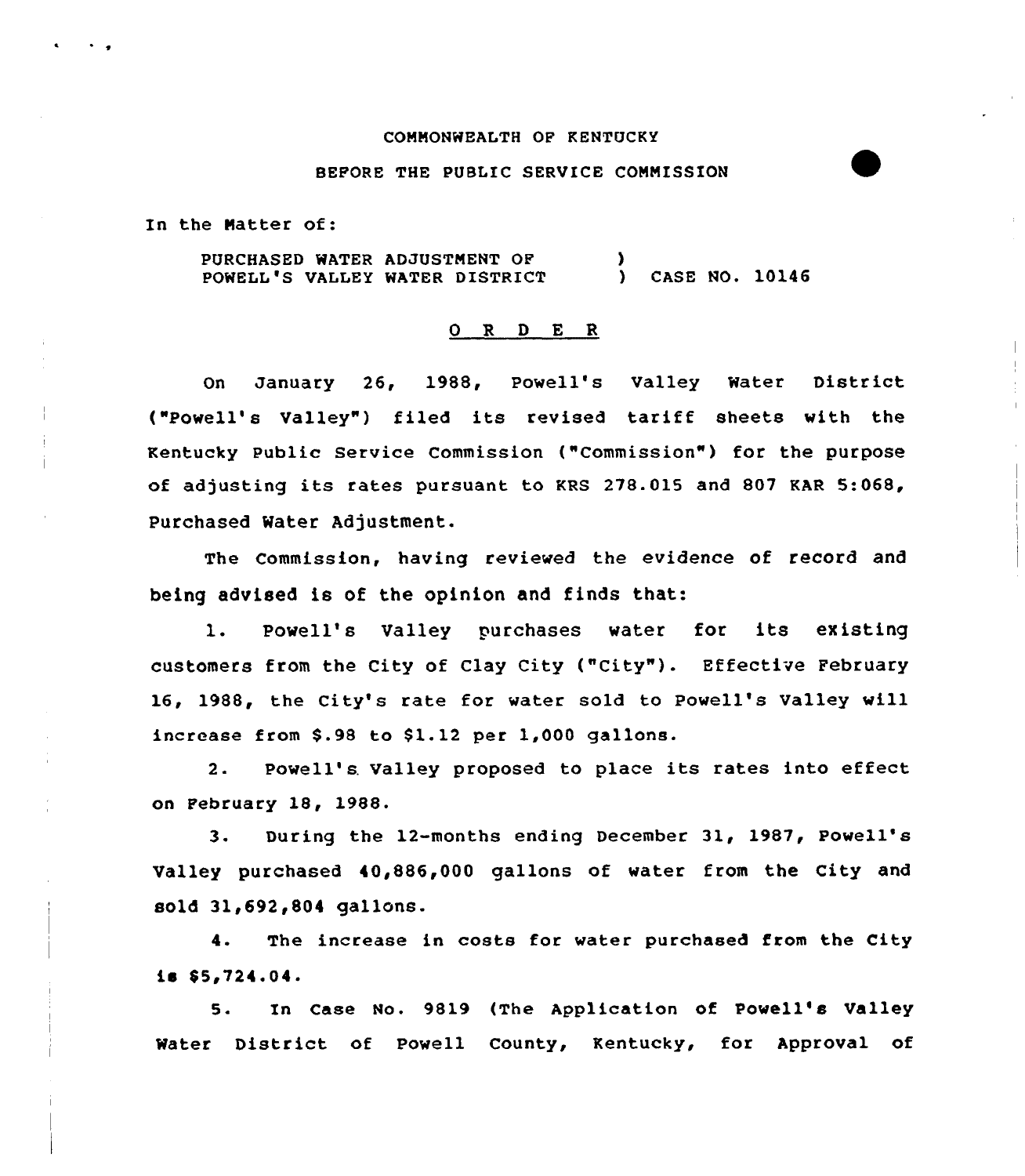Construction and Pinancing), Powell's Valley was granted a certificate for construction of a waterworks project, which is now substantially complete. <sup>A</sup> total of approximately 294 new customers were to be added as a result of the construction, and many are already receiving service.

6. The City cannot supply a sufficient volume of water to serve the new customers. Powell's Valley has, therefore, entered into a contract to purchase additional water from Estill County Water District ("Estill") at a rate of \$1.52 per 1,000 gallons.

7. Powell's Valley estimates that the new customers' usage patterns will be substantially the same as existing customers and has calculated the additional volume of water required annually to be  $23,432,000$  gallons.<sup>1</sup>

8. The difference between the cost of this volume of water at the City's base rate of \$.98 per 1,000 gallons and Estill's rate of \$1.52 per 1,000 gallons is \$12,653.28.

9. The total increase in purchased water costs is \$18,377, resulting in a purchased water adjustment of  $$.33$  per  $1,000$ gallons, based on total anticipated sales of  $55,125,804^2$ .

10. Powell's Valley's calculations are incorrect in that it erroneously used the volume purchased in determining the purchased water adjustment factor rather than the volume sold.

 $-2-$ 

 $\mathbf{1}$  $\frac{227 \text{ m/s}}{513}$  existing customers X 40,886,000 = 23,431,766.6 or 23,432,000

 $\boldsymbol{2}$  $31,692,804 + 23,432,000 = 55,124,804.$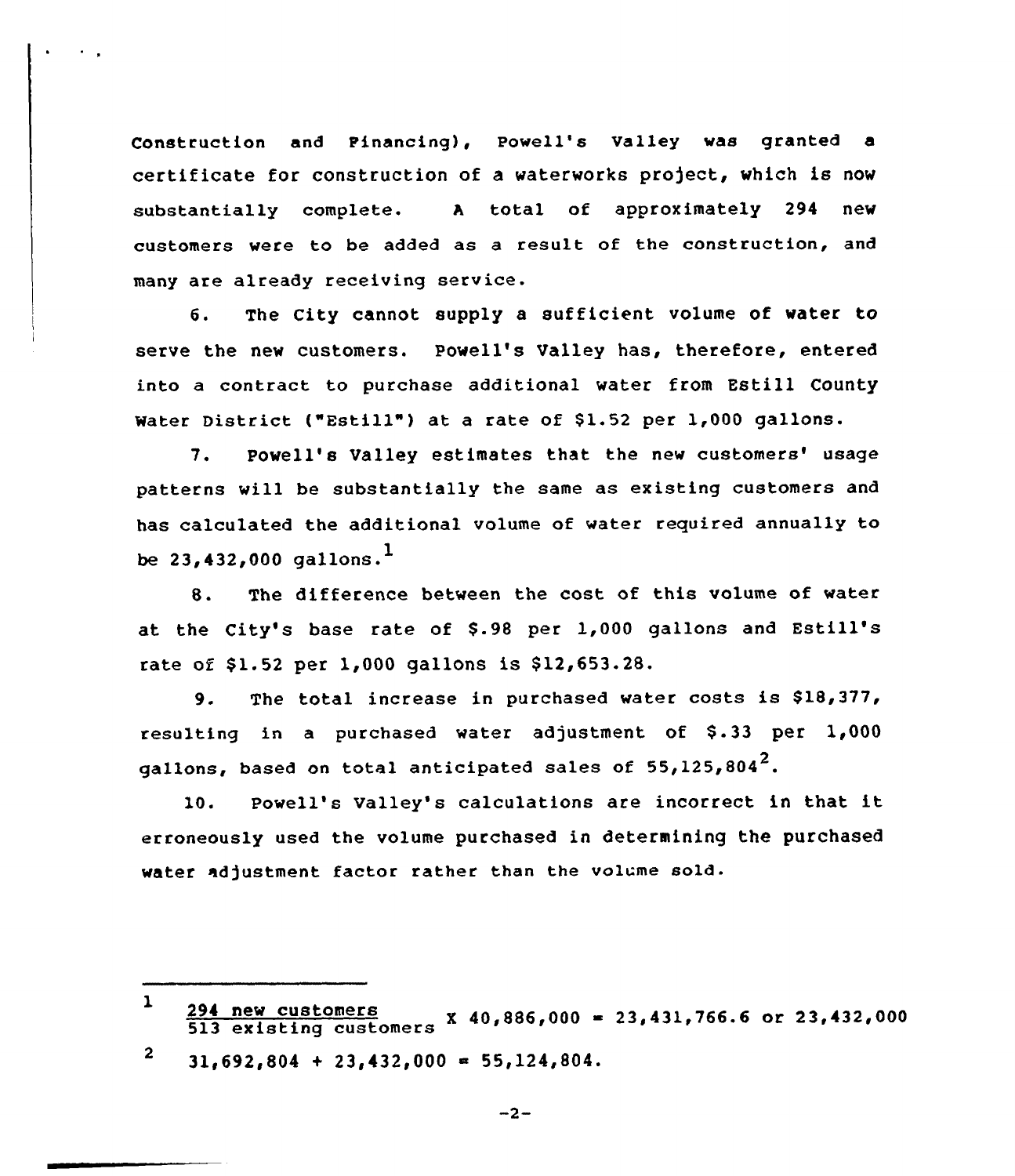11. The purchased water adjustment of \$.33 per 1,000 gallons and the rates in Appendix <sup>A</sup> are correct and should be approved.

IT IS THEREFORE ORDERED that:

1. The purchased water adjustment of \$.33 per 1,000 gallons and the rates in Appendix <sup>A</sup> are approved effective for services rendered on and after Pebruary 18, 1988.

2. Within 30 days of the date of this Order, Powell's Valley shall file revised tariff sheets setting out the rates approved herein.

3. within 30 days of the date of this Order, Powell's Valley shall file <sup>a</sup> copy of the notice to its customers and verification that such notice has been given.

Done at Frankfort, Kentucky, this 25th day of February, 1988.

PUBLIC SERVICE CONNISSION

Vice  $K$ oluity Chairma

-<br>Delening ssione

التقديم وتربيب المراسية فالمراد الروابط وتناسبات

ATTEST:

الولود المراقبة وعا

Executive Director